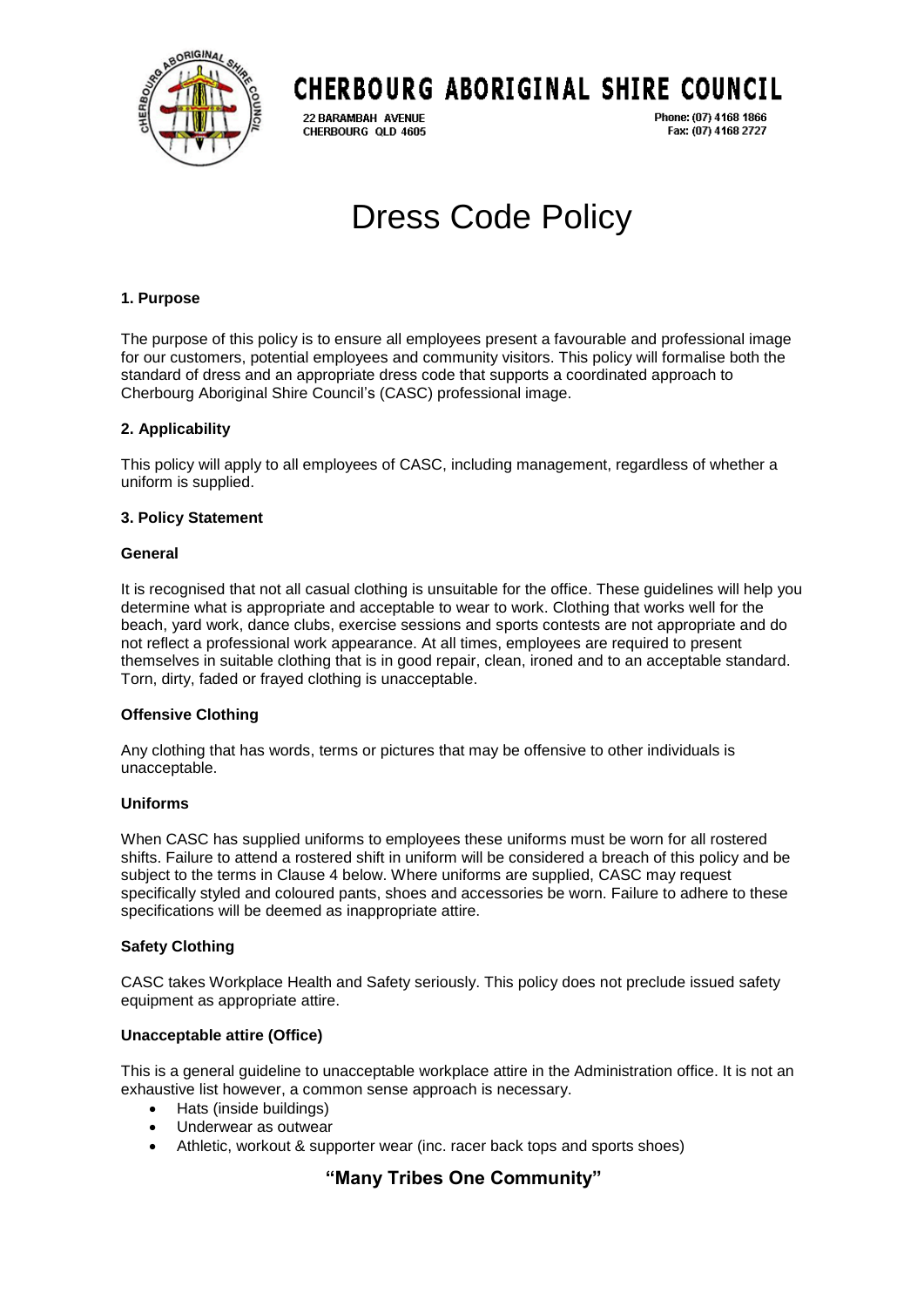- Beach wear
- Evening wear
- See through clothing where skin is visible.
- Midriff length tops
- Off the shoulder tops
- Casual T-shirts
- Tops that expose the bra straps
- Backless tops
- Thin strapped singlet tops, tube tops, halter tops
- Dresses/Shorts/Skirts above the lower thigh
- Spandex or lycra e.g. biker shorts, leggings
- Cut-off jeans
- Jeans other than dark denim and black
- Thongs of any kind
- Slippers
- Platform shoes (with a heel higher than 9cm)

## **Makeup, perfume, cologne and body odour**

Employees may be allergic to the chemicals in perfumes, deodorants and make-up, so apply these substances with restraint. Always be mindful of offensive odours, i.e. body and cigarette odour.

### **Jewellery**

Jewellery should be in good taste. Excessive body piercings may be considered inappropriate and may be required to be removed or covered.

### **Hair**

Hair must be clean, neat and tidy.

### **Exceptions**

There may be exceptions to these guidelines that prevent employees from wearing the relevant uniform. In such cases it is recommended that you contact your Manager to discuss specific needs. Exceptions may include:

- Maternity wear
- Illness or accident
- Religious standards or requirements

In such cases it is recommended that you contact your Manager to discuss needs. Exceptions to this policy will be at the discretion of Management.

Certain days declared as dress-down days will be at the approval of Management and will be communicated in advance. Under no circumstances will offensive clothing be acceptable.

### **4. Breach of Policy**

Managers and supervisors are responsible for maintaining the image and dress standards of their teams. The policy will be administered according to the following action steps when clothing fails to meet the required standards and guidelines:

1. The supervisor/manager will hold a personal, private discussion with the employee to advise and counsel the employee regarding the application of this policy;

2. When the problem persists, the employee may be sent home to change clothes and will not be paid. The employee will also receive a verbal warning as their first offense.

# **"Many Tribes One Community"**